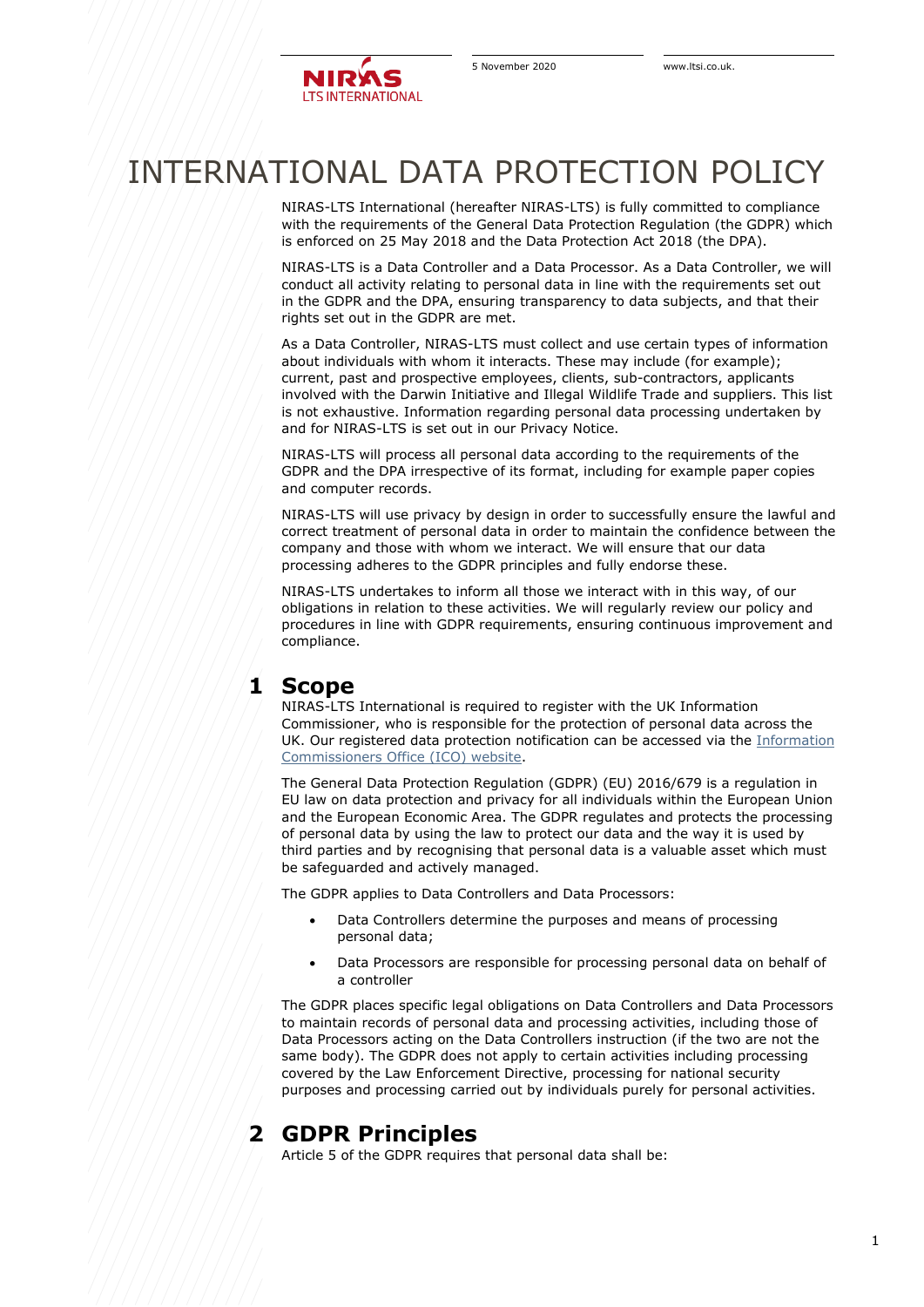*"a) processed lawfully, fairly and in a transparent manner in relation to individuals;*

*b) collected for specified, explicit and legitimate purposes and not further processed in a manner that is incompatible with those purposes; further processing for archiving purposes in the public interest, scientific or historical research purposes or statistical purposes shall not be considered to be incompatible with the initial purposes;*

*c) adequate, relevant and limited to what is necessary in relation to the purposes for which they are processed;*

*d) accurate and, where necessary, kept up to date; every reasonable step must be taken to ensure that personal data that are inaccurate, having regard to the purposes for which they are processed, are erased or rectified without delay;*

*e) kept in a form which permits identification of data subjects for no longer than is necessary for the purposes for which the personal data are processed; personal data may be stored for longer periods insofar as the personal data will be processed solely for archiving purposes in the public interest, scientific or historical research purposes or statistical purposes subject to implementation of the appropriate technical and organisational measures required by the GDPR in order to safeguard the rights and freedoms of individuals; and*

*f) processed in a manner that ensures appropriate security of the personal data, including protection against unauthorised or unlawful processing and against accidental loss, destruction or damage, using appropriate technical or organisational measures."*

#### Article 5(2) requires that:

*"the controller shall be responsible for, and be able to demonstrate, compliance with the principles."*

In order to meet the principles set out in the GDPR, NIRAS-LTS will:

- Maintain a Data Map documenting the types of personal data that is collected and processed, the purpose for which this is done, the process followed, the security of the personal data, the access and data subject rights that apply and compliance with each of the GDPR principles
- Ensure personal data is collected transparently and processed in line with legal requirements
- Ensure the purpose for which personal data is collected and used has been clearly specified
- Ensure personal data that is collected and used is for necessary means and only done so to the extent that is required to fulfil our business purposes
- Ensure the personal data we hold is accurate and maintained regularly, and checks conducted annually where necessary
- Ensure the personal data we hold is erased without delay, in line with our Information Retention Schedule, when the purpose for holding that personal data is no longer valid
- Ensure requests for rectification of personal data are dealt with in reasonable timescales
- Maintain our security standards in relation to personal data, auditing these in line with our Quality Management System, on an annual basis to ensure compliance with the GDPR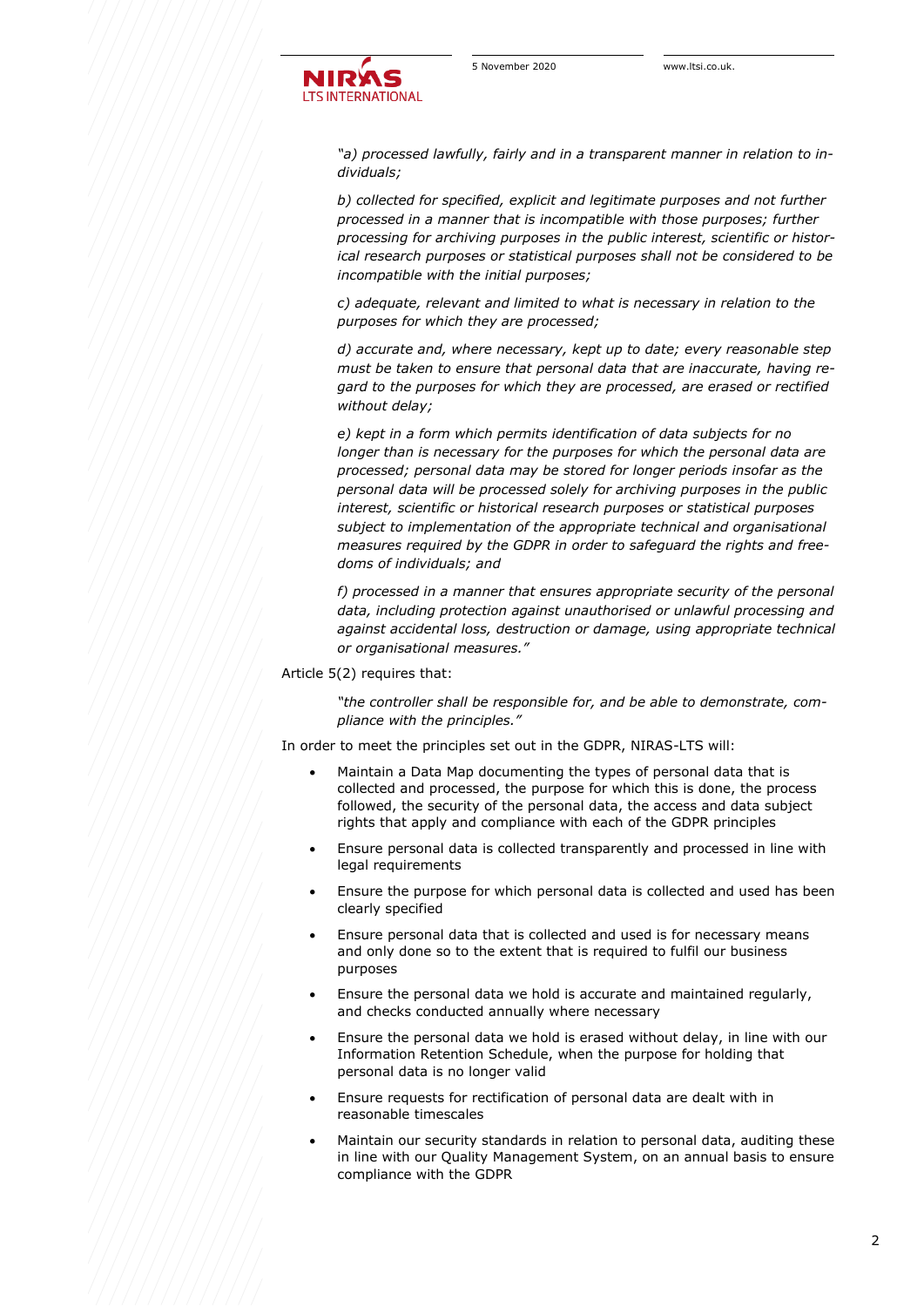

• Ensure personal data is not transferred to areas outside of the EU and EEA without undertaking full security checks to ensure the security and protection of the personal data

In addition to meeting the GDPR principles as set out above, NIRAS-LTS will ensure that our Data Protection Policy, associated procedures and the policies and procedures of our Data Controllers are reviewed annually to allow for continuous improvement and compliance. NIRAS-LTS will undertake to maintain employee knowledge and understanding of the GDPR across the company by way of staff training and refreshers every 3 years. Employees involved in collecting, managing and processing personal data will be appropriately trained, monitored and audited as part of our annual data protection audit. Compliance with this policy will be necessary as part of employee contracts.

Any subsequent changes to this policy must be agreed by the NIRAS-LTS Board of Directors, and the most up-to-date version be available for all employees and those we interact with in business.

### **2.1 Data Subject Rights**

The GDPR sets out the following rights for data subjects:

- 1. The right to be informed
- 2. The right of access
- 3. The right to rectification
- 4. The right to erasure
- 5. The right to restrict processing
- 6. The right to data portability
- 7. The right to object
- 8. Rights in relation to automated decision making and profiling

NIRAS-LTS will meet these rights by ensuring the rights of data subjects is clearly communicated through our Privacy Notice available on our website and that employees, clients, sub-contractors and project applicants of NIRAS-LTS are aware of how these rights apply to them.

NIRAS-LTS has provided contact information in this policy for which data subjects can use for enquiries they wish to make in relation to their rights or any aspect of our policy and procedures relating to data protection and the GDPR.

If you wish to make a Subject Access Request, to request information held about you by NIRAS-LTS in line with the data subject rights set out in the GDPR, you must communicate your request by email to [kimberly-kerr@ltsi.co.uk.](mailto:kimberly-kerr@ltsi.co.uk)

You must include your full name, address, telephone number and email address so that we can contact you for further information should we require it in order to deal with your request. You should include any relevant information which will help us identify you, such as the dates during which you had contact with us. Please be as specific as possible about the personal data you are requesting as any lack of understanding on what you are seeking may cause a delay in dealing with your request.

NIRAS-LTS will reply to your request by acknowledging we have received it. We will respond to your request in full within one month of receipt. We reserve the right to extend the timescale for responding if your request is complex: we will inform you if this is necessary and clearly explain our reasoning.

We will respond to your request free of charge. If your request is complex and resource excessive, we reserve the right to refuse your request. If this happens, you will be informed of our reasoning within one month of receipt of your request and the process for lodging a compliant, if you wish to do so, with the Information Commissioners Office.